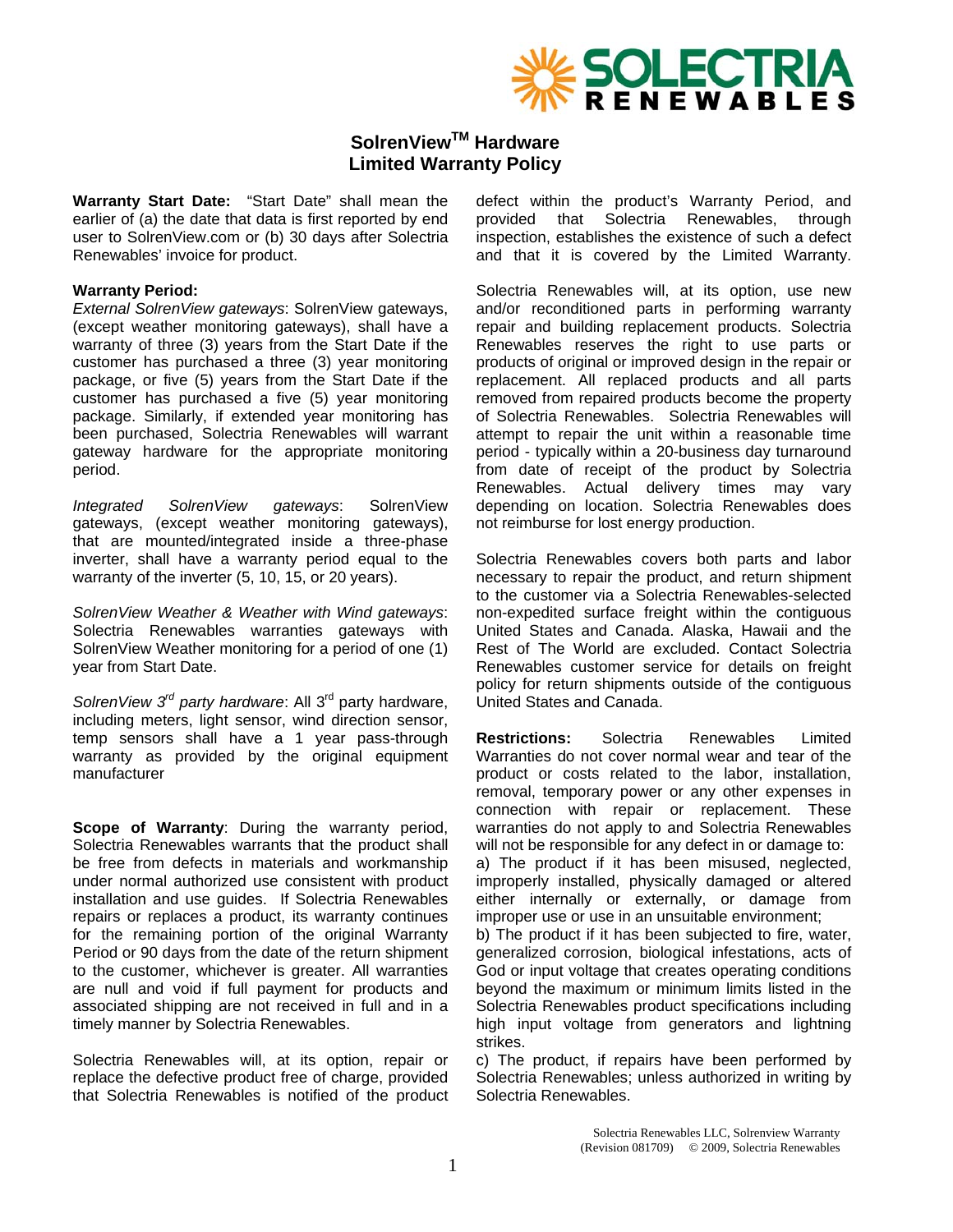d) The product, if it is used as a component part of a product expressly warranted by another manufacturer; e) The product if its original identification (trademark, serial number) markings have been defaced, altered, or removed;

f) The product if it has been damaged in shipping g) Any installation and operation beyond the scope covered by relevant safety regulations

**Hardware Return Procedure:** If your product requires troubleshooting or warranty service, contact Solectria Renewables customer service.

Before returning any product directly to Solectria Renewables you must obtain a Return Material Authorization (RMA) number and the correct factory "Ship To" address. Products must also be shipped prepaid. Product shipments will be refused and returned at your expense if they are not authorized, returned without an RMA number clearly marked on the outside of the shipping box, if they are shipped collect, or if they are shipped to the wrong location.

### **Information Solectria Renewables needs when you are obtaining service:**

1) The model name and serial number of your product 2) Information about the installation and use of the unit

3) Information about the failure and/or reason for the return

4) A copy of your dated proof of purchase.

In any warranty claim, dated proof of purchase must accompany the product and the product must not have been disassembled or modified without prior written authorization by Solectria Renewables.

Proof of purchase may be in any one of the following forms:

- The dated purchase receipt from the original purchase of the product at point of sale to the end user,or

- The dated merchant invoice or purchase receipt showing original equipment manufacturer (OEM) status,or

- The dated invoice or purchase receipt showing the product exchanged under warranty.

Replacement unit: Solectria Renewables will send a replacement unit if it is determined that the customer needs a replacement unit in advance of a repair of defective product (shipping cost covered by Solectria Renewables). The defective unit must be returned in the same packaging that the replacement unit was sent in.

Returning the failed unit: The failed unit MUST be returned to Solectria Renewables; it should NOT be

# DLECTRIA R E N E W A B L E S

opened or altered. The failed unit must be shipped back to Solectria Renewables via prepaid freight. If the failed unit is not received by Solectria Renewables within 30 days of customer's receipt of a replacement unit, the customer will be required to pay for the replacement unit.

Shipping: Solectria Renewables will ship replacement products prepaid to customer.

### **Preparing the product for shipping**

1) Package the unit safely, preferably using the original box and packing materials. Ensure that your product is shipped fully insured in the original packaging or equivalent. This warranty will not apply where the product is damaged due to improper packaging. See section above regarding obtaining service for procedure when Solectria Renewables sends a replacement unit in advance of defective material return.

2) Include the following:

a. The RMA number supplied by Solectria

Renewables, LLC clearly marked on the outside of the box

b. A return address to which the unit can be shipped. Post office boxes are not acceptable.

c. A contact telephone number where you can be reached during work hours.

d. A brief description of the problem.

Ship the unit prepaid to the address provided by your Solectria Renewables customer service representative.

## **Returning a product from outside of the USA or Canada:**

In addition to the above, you MUST include return freight funds and are fully responsible for all documents, duties, tariffs, and deposits.

**Disclaimer: SOLECTRIA RENEWABLES LIMITED WARRANTIES ARE THE SOLE AND EXCLUSIVE WARRANTY PROVIDED BY SOLECTRIA RENEWABLES IN CONNECTION WITH YOUR SOLECTRIA RENEWABLES PRODUCT AND ARE, WHERE PERMITTED BY LAW, IN LIEU OF ALL OTHER WARRANTIES, CONDITIONS, GUARANTEES, REPRESENTATIONS, OBLIGATIONS AND LIABILITIES, EXPRESS OR IMPLIED, STATUTORY OR OTHERWISE IN CONNECTION WITH THE PRODUCT, HOWEVER ARISING (WHETHER BY CONTRACT, TORT, NEGLIGENCE, PRINCIPLES OF MANUFACTURER'S LIABILITY, OPERATION OF LAW, CONDUCT, STATEMENT OR OTHERWISE),**